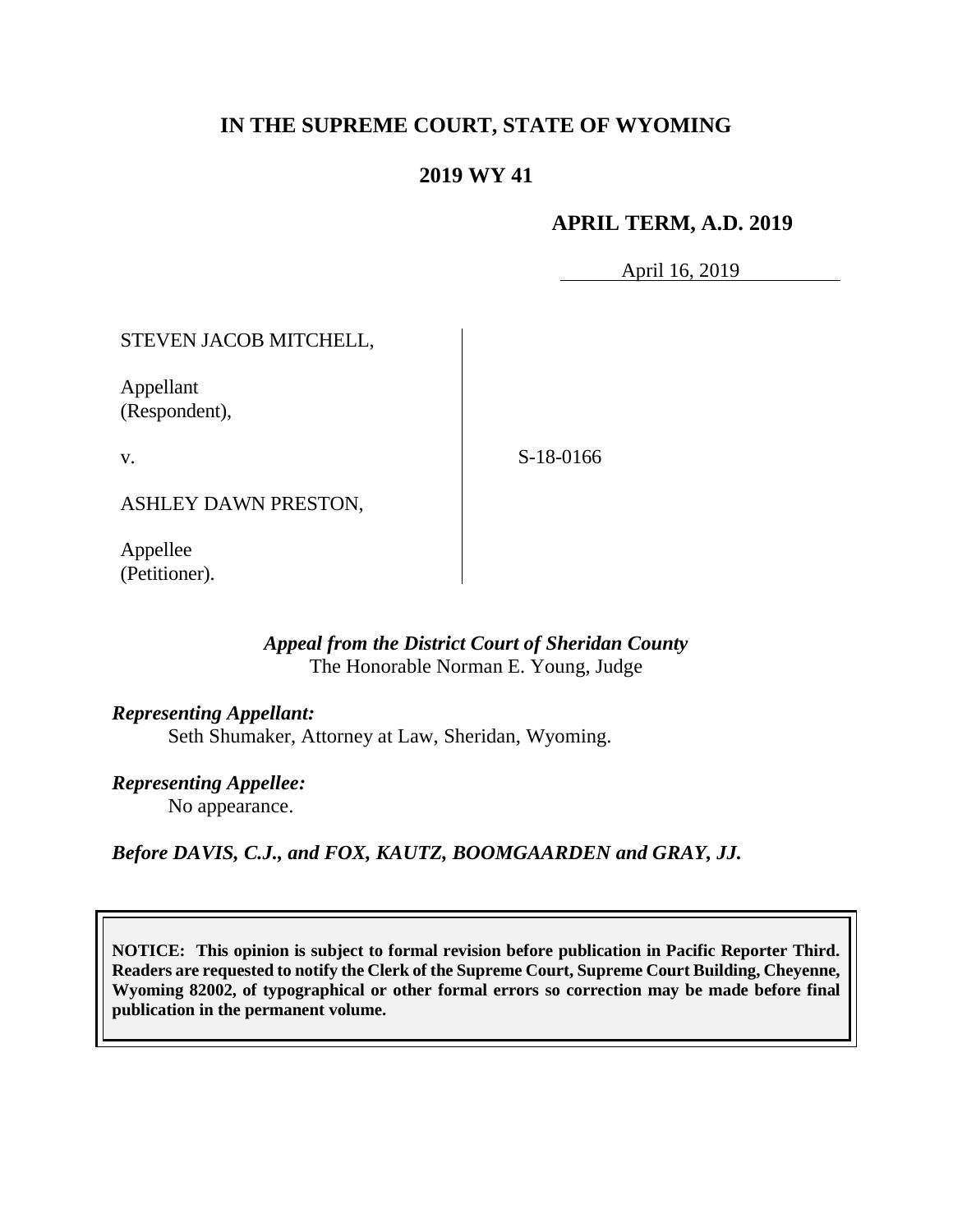### **KAUTZ, Justice.**

[¶1] The district court in Sheridan County, Wyoming, granted the appellee, Ashley Dawn Preston (Mother), primary custody of the child she shares with the appellant, Steven Jacob Mitchell (Father). Father, a member of the Cheyenne River Sioux Tribe, kept the child on the reservation in South Dakota and refused to relinquish custody to Mother, who is not a member of the tribe. He unsuccessfully sought orders from the district court and the tribal court transferring jurisdiction over the custody matter to the tribal court. In October 2017, Father again moved the district court for an order relinquishing permanent child custody jurisdiction to the tribal court.<sup>1</sup> Father claimed the tribal court acquired jurisdiction over the custody matter by issuing emergency child custody and/or protection orders, and the district court should, therefore, relinquish jurisdiction to make permanent custody orders to the tribal court. The district court granted Mother's motion to strike Father's motion, and Father appealed.

[¶2] We affirm.

l

### **ISSUE**

[¶3] Father presents the following issue on appeal:

Whether the trial court erred in striking/denying [Father's] Motion to Transfer Venue/Motion to Establish Tribal Jurisdiction where the Northern Cheyenne River Sioux Tribal Court had issued emergency custody and placement orders concerning [the child], the Tribal Court had jurisdiction and the District Court was compelled under the Full Faith and Credit provision of 25 U.S.C. [§] 1911(d) to recognize the Tribal Court's [o]rders or establish Tribal jurisdiction in the matter.

[¶4] Mother did not appear in this appeal.

#### **FACTS**

[¶5] This case has a long and arduous course of litigation. We outlined many of the proceedings in *Mitchell v. State,* 2018 WY 110, ¶¶ 3-16, 426 P.3d 830, 833-35 (Wyo. 2018), where we affirmed Father's conviction and sentence for felony interference with custody. The record in this case is quite sparse, so we will refer to our earlier decision to give an adequate rendition of the proceedings.

<sup>&</sup>lt;sup>1</sup> Father combined this motion with a request to change venue to Weston County. In this appeal, he does not challenge the district court's order on his motion for a change of venue.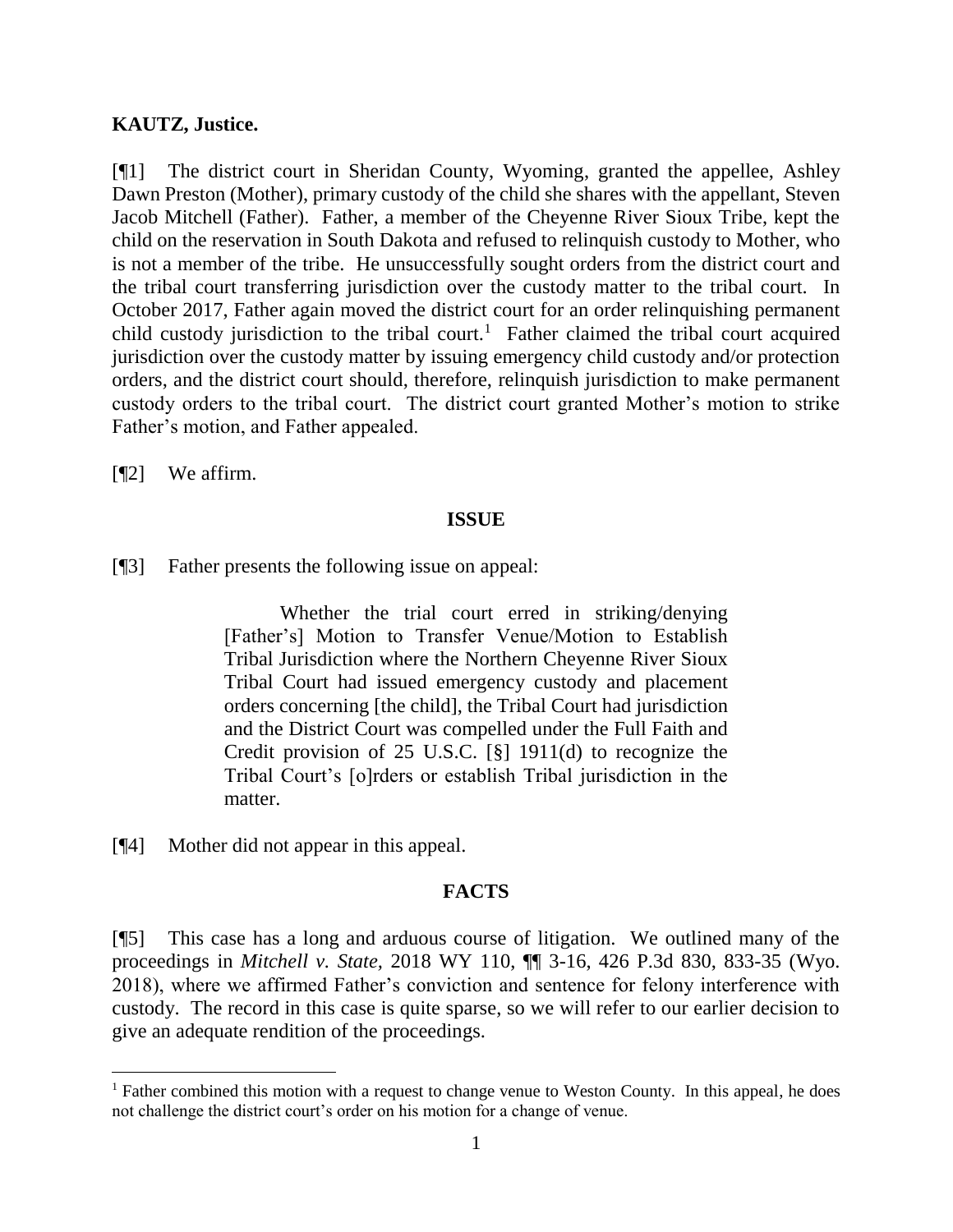[¶6] The parties' child was born in Montana in 2010. The State of Montana established Father's paternity and ordered him to pay child support but did not enter a custody order. The parties moved to Wyoming separately, with Mother living in Sheridan and Father living in Newcastle. They informally agreed that the child would reside with Mother and Father would be entitled to liberal visitation. *Mitchell,* ¶¶ 3-4, 426 P.3d at 833.

[¶7] During a visit with Father in March 2012, the child became ill because a coin was lodged in her esophagus. The coin had to be surgically removed, and Mother agreed Father could keep the child in his care until she finished her medical treatment. However, Father refused to return the child to Mother after her treatment concluded. He alleged that Mother was abusing and/or neglecting the child, and reported his suspicions, apparently prompted by the coin incident, to the Department of Family Services (DFS). DFS determined, on April 13, 2012, that Father's allegation did not "fall within the Department's guidelines ... . or definitions of abuse and/or neglect," and closed the case. Despite DFS's conclusion, Father refused to return the child to Mother or to allow any contact between Mother and the child. *Id.,* ¶ 4, 426 P.3d at 833.

[¶8] On July 1, 2013, Mother filed a petition in the Sheridan County district court to establish custody and visitation. The parties agreed to a temporary custody and visitation order, giving Father temporary custody of the child subject to Mother's visitation. Because of the child's young age and the amount of time she had been separated from Mother, the visitation schedule was graduated, starting with visitation supervised through the Court Appointed Special Advocate Program (CASA). Father, however, refused to comply with the visitation order, and, over time, Mother filed two motions for orders to show cause. The district court found Father in contempt of court each time and ordered him to comply with the visitation order and to pay Mother's attorney fees and costs. *Mitchell,* ¶¶ 5-7, 426 P.3d at 833-34.

[¶9] In 2014, Father moved with the child onto the Cheyenne River Indian Reservation in South Dakota. On February 25, 2014, Father filed a petition for temporary full custody of the child with the Children's Court of the Cheyenne River Sioux Tribal Court. He incorrectly alleged in his petition that legal custody of the child had not been established in the district court. After a hearing on April 22, 2014, the tribal court dismissed Father's petition for lack of jurisdiction because the custody action was pending in the Sheridan County district court and Mother was not a tribal member. *Id.,* ¶ 15 n.5, 426 P.3d at 835 n.5.

[¶10] The district court scheduled a trial on Mother's petition to establish custody and visitation for February 6, 2015. Father's attorney provided him with the order setting the trial date by e-mail and mail. Father did not appear for the trial, the district court found him in default, and the trial proceeded as scheduled. *Id.*, **¶** 8-9, 426 P.3d at 834.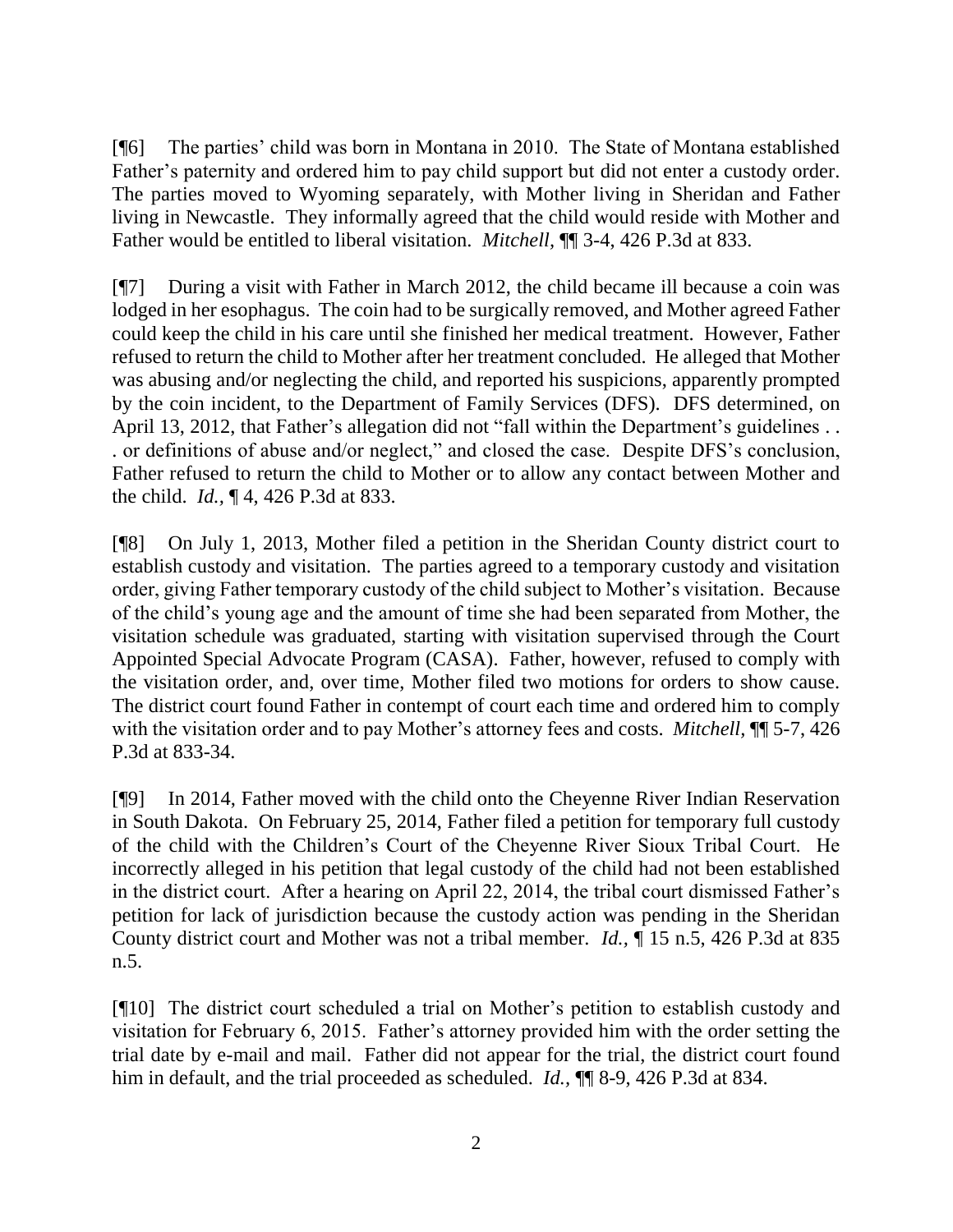[¶11] On February 23, 2015, the district court entered an order awarding primary custody of the child to Mother. The district court issued a warrant for Father's arrest for failing to comply with its orders in the custody case. In addition, the State charged him with felony interference with custody, in violation of Wyo. Stat. Ann. § 6-2-204(a)(ii), (d) and (e) (LexisNexis 2017). *Mitchell,* ¶¶ 9-10, 426 P.3d at 834. Father was arrested in October 2016, but he still did not return the child to Mother. Instead, the child remained on the reservation with her paternal grandmother (Grandmother). *Id.,* ¶ 12, 426 P.3d at 835.

[¶12] Father continued his efforts to have the Wyoming district court transfer jurisdiction over the custody matter to the tribal court. *Id.,* ¶ 12, 426 P.3d at 834-35. Father also filed motions with the tribal court, and he was successful in having the tribal court occasionally enter emergency custody and/or protection orders. *Id.*, ¶ 15 n.5, 426 P.3d at 835 n.5. He was not successful, however, in obtaining any tribal court order which asserted jurisdiction over the permanent custody issue between Mother and Father.

[¶13] On October 26, 2017, Father filed the motion which is at issue in this case. It was a combined motion entitled "Motion for Change of Venue/Motion to Establish Tribal Jurisdiction." The district court granted Mother's motion to strike Father's combined motion on April 23, 2018. It ruled that Father had received "ample due process," including notice and the opportunity to be heard with respect to the initial custody determination. The district court also ruled that it had "exclusive, continuing original jurisdiction to make a custody determination in this matter." Father filed a timely notice of appeal.

## **STANDARD OF REVIEW**

[¶14] This appeal raises issues of the district court's subject matter jurisdiction and the proper application of the relevant statutes. These are questions of law subject to de novo review*. See, e.g., Harmon v. Star Valley Med. Center,* 2014 WY 90, ¶ 14, 331 P.3d 1174, 1178 (Wyo. 2014) (whether a court has subject matter jurisdiction is a question of law reviewed de novo*.*); *Jensen v. Milatzo-Jensen,* 2013 WY 27, ¶ 18, 297 P.3d 768, 774 (Wyo. 2013) (the application of a statute is a question of law reviewed de novo).

### **DISCUSSION**

[¶15] Father claims that the district court erred by striking his Motion to Establish Jurisdiction in the Tribal Court.<sup>2</sup> He argues the tribal court acquired jurisdiction to determine the child's permanent custody when it issued emergency orders, and those orders are entitled to full faith and credit under the Indian Child Welfare Act, 25 U.S.C. §§ 1901, et seq. (ICWA). The four orders that he claims establish tribal court jurisdiction are: 1) a

<sup>&</sup>lt;sup>2</sup> The use of the term "strike" seems incorrect in the context of this case. The district court did not strike Father's motion and refuse to consider it. It considered the matter and rejected Father's motion, which is more akin to a denial of the motion.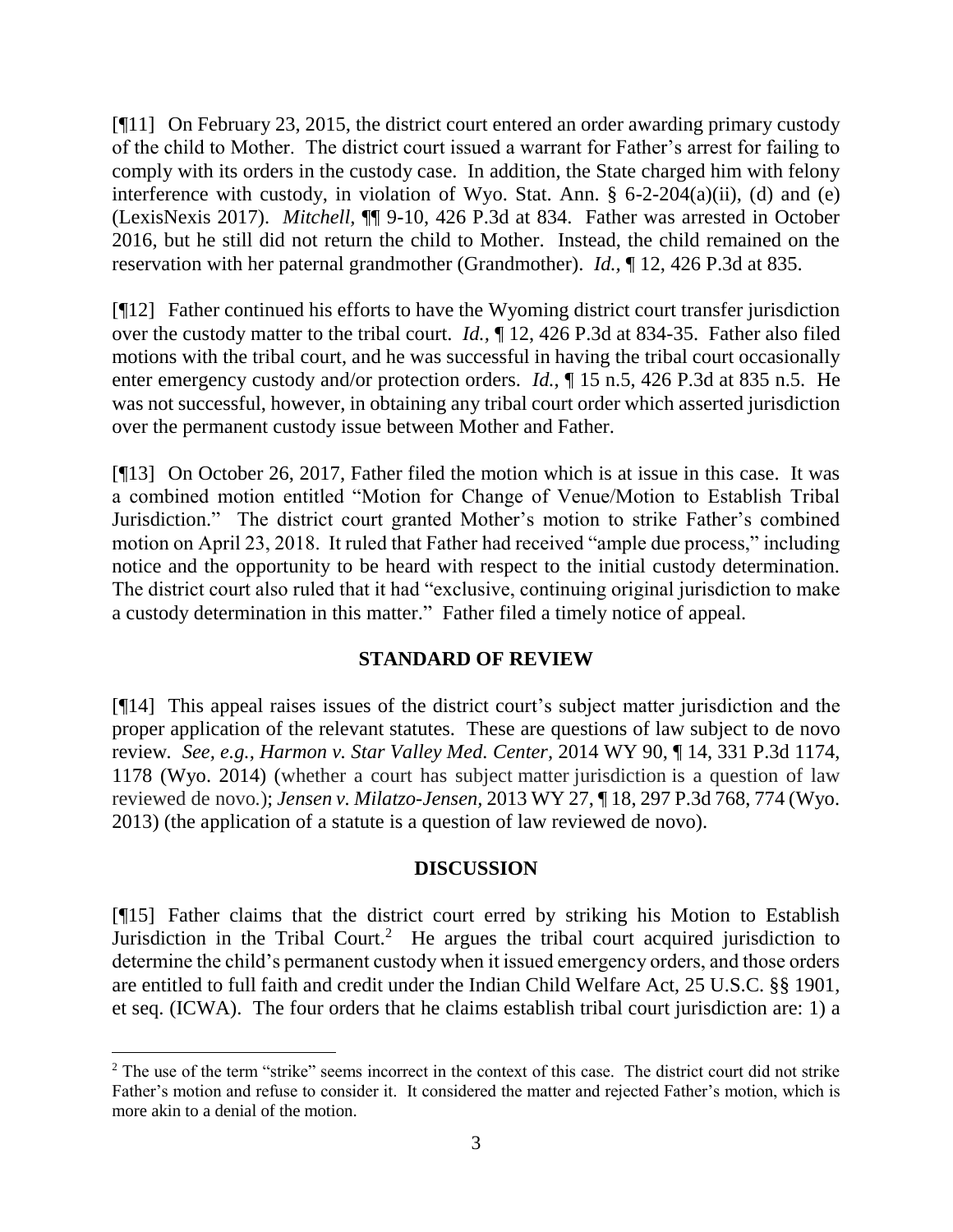March 10, 2016 order recognizing the State of Wyoming had primary jurisdiction over the child's custody, but stating the tribal court could exercise temporary emergency jurisdiction over the child pursuant to the Parental Kidnapping Prevention Act (PKPA), 28 U.S.C. § 1738A(c)(2)(C); 2) a June 20, 2016 restraining order prohibiting Mother from contacting Father, going to his residence, or harassing him; 3) a November 3, 2016 order granting Father and Grandmother temporary custody under the PKPA so they could seek counseling for the child; and 4) a July 31, 2017 order dismissing Grandmother's motion for custody of the child and for a protection order to prevent Mother from contacting the child. Father also claims the district court should have given full faith and credit to a notice from the Tribal Chairman placing the child under the permanent protection of the tribe, as a ward of the tribe, in the care of Grandmother. The Tribal Chairman directed all tribal departments and agencies to protect the sanctity of Lakota families until the custody issue was resolved in tribal court.

[¶16] Before we address Father's arguments, we are compelled to note that Father presented an incomplete and inaccurate recitation of the proceedings from the tribal court. This is particularly troubling because Mother did not make an appearance in this appeal and, therefore, did not designate the parts of the record that would support an affirmance of the district court's decision. We are aware, from the record we reviewed in *Mitchell v. State, supra,* that the tribal court issued an order on May 29, 2017, dismissing the custody case with prejudice for lack of jurisdiction and directing Father not to file any additional petitions with the tribal court "unless there is a substantial change of circumstances." The May 29, 2017 order has the same case number as the November 3, 2016 temporary custody order.

[¶17] We described the tribal court proceedings, including the May 29, 2017 order, in *Mitchell,* ¶ 15 n.5, 426 P.3d at 835 n.5:

> Dissatisfied with the custody and visitation rulings, [Father] filed several petitions seeking custody and/or protection orders in the tribal court. He first filed a petition seeking temporary custody in February 2014. Additional petitions followed after entry of the February 2015 custody order. The tribal court dismissed several of [Father's] petitions for lack of jurisdiction due to the Wyoming court proceedings. At other times, the tribal court claimed temporary emergency jurisdiction. The record does not contain the complete filings and dispositions for every filing, however, on May 29, 2017, the tribal court dismissed a petition for custody with prejudice for lack of jurisdiction, and ordered [Father] to refrain from further filings. [Father] and [Grandmother] disobeyed this order and continued to file documents requesting protection orders from the tribal court to establish emergency custody of [the child].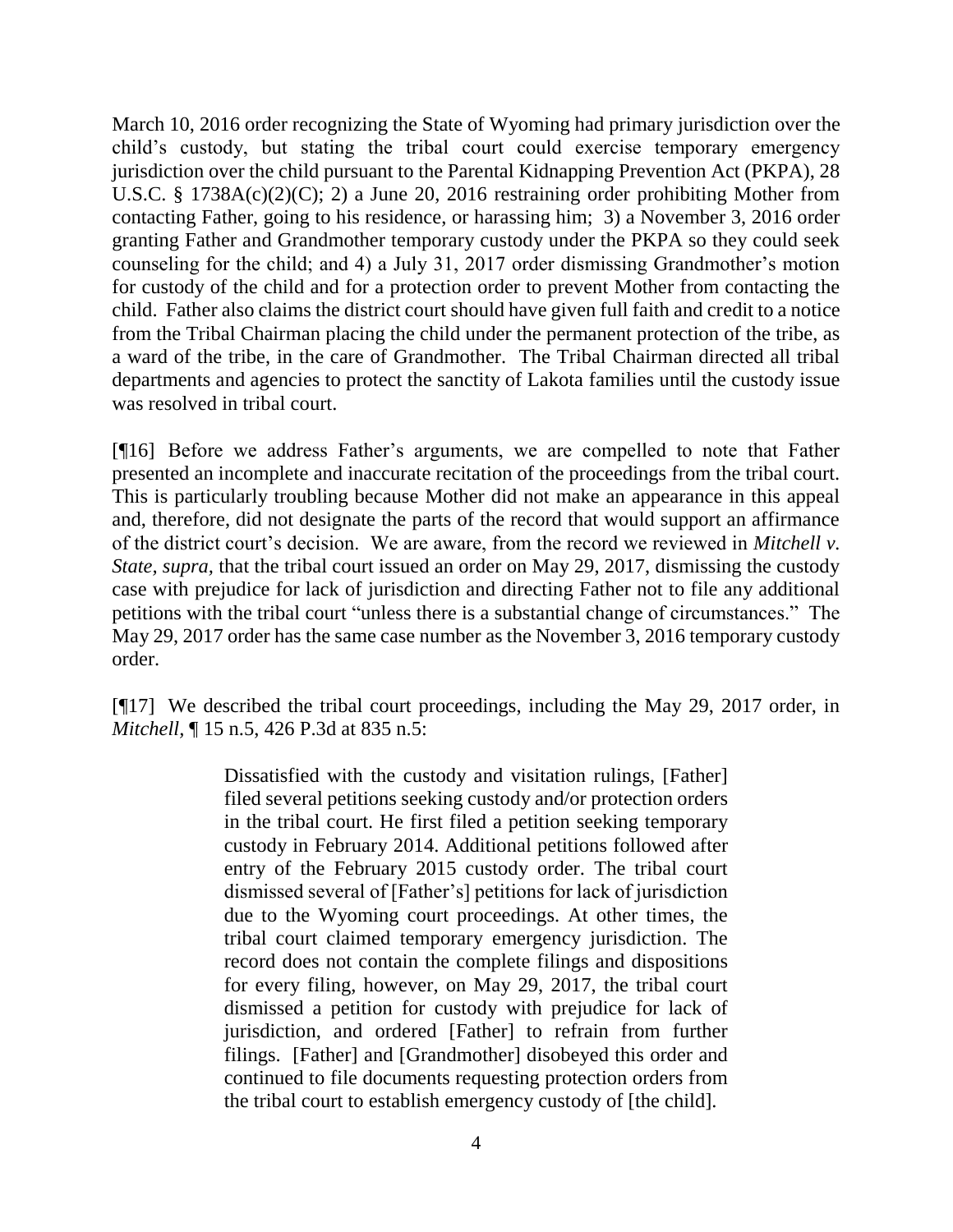[¶18] Father's argument in this appeal entirely omits the May 29, 2017 order, apparently because it directly contradicts his assertion that the tribal court acquired jurisdiction over the custody matter through its emergency orders. The May 29, 2017 order was comprehensive, examining the ICWA; the PKPA; the Uniform Child Custody Jurisdiction and Enforcement Act (codified in Wyoming at Wyo. Stat. Ann. §§ 20-5-201, et seq.) (UCCJEA); the Cheyenne River Children's Code; and the Cheyenne River Law and Order Code. The tribal court concluded that the Sheridan County district court had continuing jurisdiction over the child's custody and the tribal court did not have jurisdiction. Other parts of the record lead us to believe that Father appealed the May 29, 2017 order to the tribal court of appeals. Father has not informed us that the tribal court of appeals has reversed the May 29, 2017 order, so we will keep that order in mind as we address Father's issues on appeal.

[¶19] Father maintains that, under the ICWA, 25 U.S.C. § 1911(a) and (d), the tribal court acquired jurisdiction over the custody matter by issuing emergency orders and its orders are entitled to full faith and credit:

## **(a) Exclusive jurisdiction**

An Indian tribe shall have jurisdiction exclusive as to any State over any child custody proceeding involving an Indian child who resides or is domiciled within the reservation of such tribe, except where such jurisdiction is otherwise vested in the State by existing Federal law. Where an Indian child is a ward of a tribal court, the Indian tribe shall retain exclusive jurisdiction, notwithstanding the residence or domicile of the child.

. . . .

# **(d) Full faith and credit to public acts, records, and judicial proceedings of Indian tribes**

The United States, every State, every territory or possession of the United States, and every Indian tribe shall give full faith and credit to the public acts, records, and judicial proceedings of any Indian tribe applicable to Indian child custody proceedings to the same extent that such entities give full faith and credit to the public acts, records, and judicial proceedings of any other entity.

[¶20] As the language of § 1911 makes clear, the ICWA governs "child custody proceedings." That term is defined at 25 U.S.C. § 1903(1):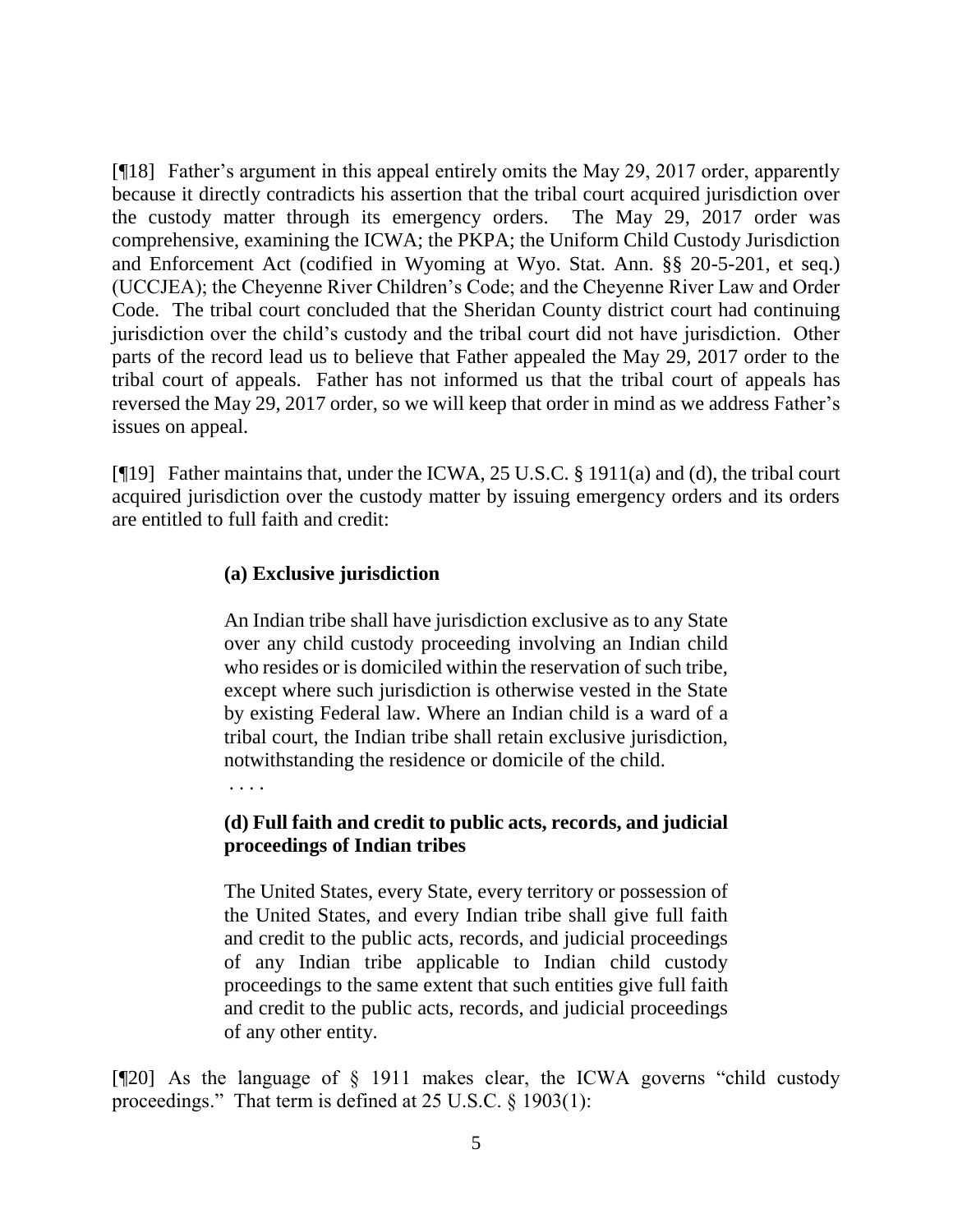**(1)** "child custody proceeding" shall mean and include--

**(i)** "foster care placement" which shall mean any action removing an Indian child from its parent or Indian custodian for temporary placement in a foster home or institution or the home of a guardian or conservator where the parent or Indian custodian cannot have the child returned upon demand, but where parental rights have not been terminated;

**(ii)** "termination of parental rights" which shall mean any action resulting in the termination of the parent-child relationship;

**(iii)** "preadoptive placement" which shall mean the temporary placement of an Indian child in a foster home or institution after the termination of parental rights, but prior to or in lieu of adoptive placement; and

**(iv)** "adoptive placement" which shall mean the permanent placement of an Indian child for adoption, including any action resulting in a final decree of adoption.

**Such term or terms shall not include a placement based** upon an act which, if committed by an adult, would be deemed a crime or **upon an award, in a divorce proceeding, of custody to one of the parents.**

(emphasis added).

[¶21] Applying the divorce exemption highlighted above, the tribal court ruled in its May 29, 2017 order that the ICWA did not apply to this case. The tribal court's decision is consistent with many cases which hold the ICWA does not apply to custody disputes between parents in divorce actions. *See, e.g.*, *Asa'carsarmiut Tribal Council v. Wheeler,*  337 P.3d 1182, 1189 (Alaska 2014); *Cox v. Cox,* 613 N.W.2d 516, 519 (N.D. 2000); *DeMent v. Oglala Sioux Tribal Court, 874 F.2d 510, 514 (8<sup>th</sup> Cir. 1989). Additionally,* even though the statutory exemption uses the term "divorce," it applies to custody disputes between non-married parents. *See, e.g.*, *John v. Baker,* 982 P.2d 738, 747 (Alaska 1999). In *Application of DeFender,* 435 N.W.2d 717, 721-22 (S.D. 1989), the South Dakota Supreme Court quoted the U.S. Department of the Interior, Bureau of Indian Affairs, Guidelines for State Courts; Indian Child Custody Proceedings, 44 Fed. Reg. 67584, 67587 B.3(b) (1979), as follows: "Child custody disputes arising in the context of divorce or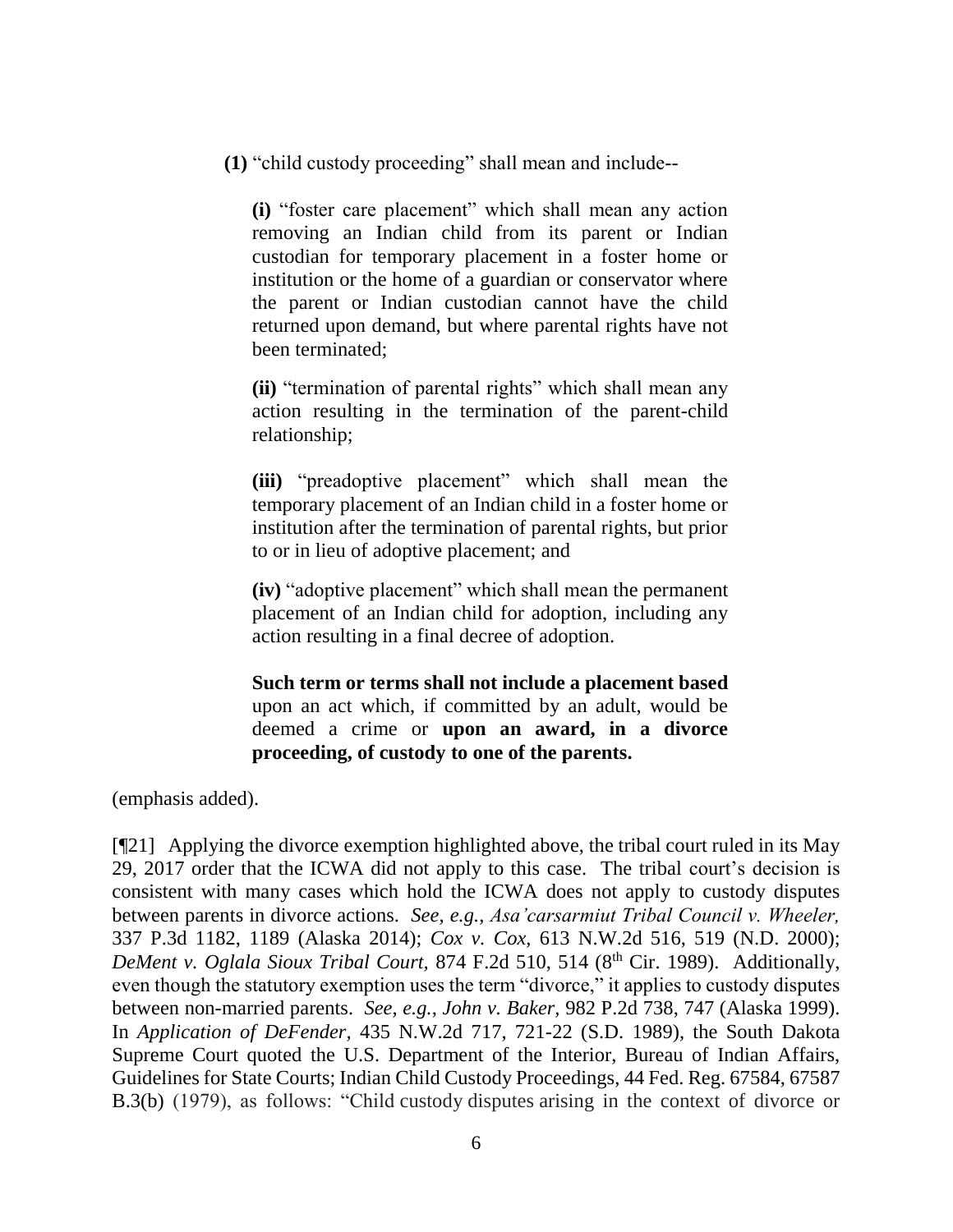separation proceedings **or similar domestic relations proceedings** are not covered by the Act so long as custody is awarded to one of the parents." (emphasis added). *See also*, *Cherino v. Cherino,* 176 P.3d 1184, 1186 (N.M. Ct. App. 2007).

[¶22] The cases Father cites to support his argument that the tribal court acquired jurisdiction to make permanent custody decisions regarding the child do not hold that the ICWA gives tribal courts jurisdiction over private custody disputes between parents. To the contrary, they demonstrate that the ICWA only applies to cases which meet the statutory definition of child custody proceedings, such as adoptions of Indian children or proceedings to terminate parental rights. *See Comanche Indian Tribe of Oklahoma v. Hovis,* 53 F.3d 298 (10<sup>th</sup> Cir. 1995) (termination of parental rights); *Mississippi Band of Choctaw Indians v. Holyfield,* 490 U.S. 30, 109 S.Ct. 1597, 104 L.Ed.2d 29 (1989) (adoption); *Matter of Adoption of Halloway,* 732 P.2d 962 (Utah 1986) (adoption); *Navajo Nation v. District Court for Utah County, 831 F.2d 929 (10<sup>th</sup> Cir. 1987) (adoption); <i>Roman-Nose v. New Mexico Dep't of Human Servs., 967 F.2d 435 (10<sup>th</sup> Cir. 1992) (termination of* parental rights); *Native Village of Venetie I.R.A. Council v. State of Alaska,* 944 F.2d 548  $(10<sup>th</sup>$  Cir. 1991) (adoption).<sup>3</sup> Father does not cite any authority indicating that the exemption for parental custody disputes should not apply in this case. We, therefore, conclude the ICWA does not apply to the private custody dispute between Mother and Father.

[¶23] Even if we assume, for the sake of argument, that the ICWA and the full faith and credit provision in § 1911(d) apply to this case, we would still reject Father's argument that the tribal court's emergency orders gave it jurisdiction to make permanent custody decisions regarding the child. As we explained above, Father references four orders in his argument that the tribal court acquired jurisdiction over the child custody matter—the March 10, 2016 order; the June 20, 2016 order; the November 3, 2016 order; and the July 31, 2017 order.

[¶24] Two of the four orders (the June 20, 2016 order and the July 31, 2017 order) do not, in any way, support Father's argument that the tribal court acquired jurisdiction to make permanent custody decisions regarding the child by issuing emergency orders. The June 20, 2016 tribal court order was a restraining order prohibiting Mother from contacting or harassing Father. It did not mention the child or the child custody matter at all.

[¶25] The July 31, 2017 order dismissed Grandmother's request for custody of the child and/or a protection order to prevent Mother from contacting the child. It referenced an earlier order "dismissing the custody issue" because the tribal court lacked jurisdiction, which was then on appeal to the tribal court of appeals (presumably the May 29, 2017

 <sup>3</sup> Father also cites *Walker v. Rushing, 898 F.2d 672 (8<sup>th</sup> Cir. 1990)* as authority for his argument that the tribal court had concurrent jurisdiction over the child custody matter. That case considered tribal jurisdiction to punish members for violations of tribal law. It does not address child custody at all.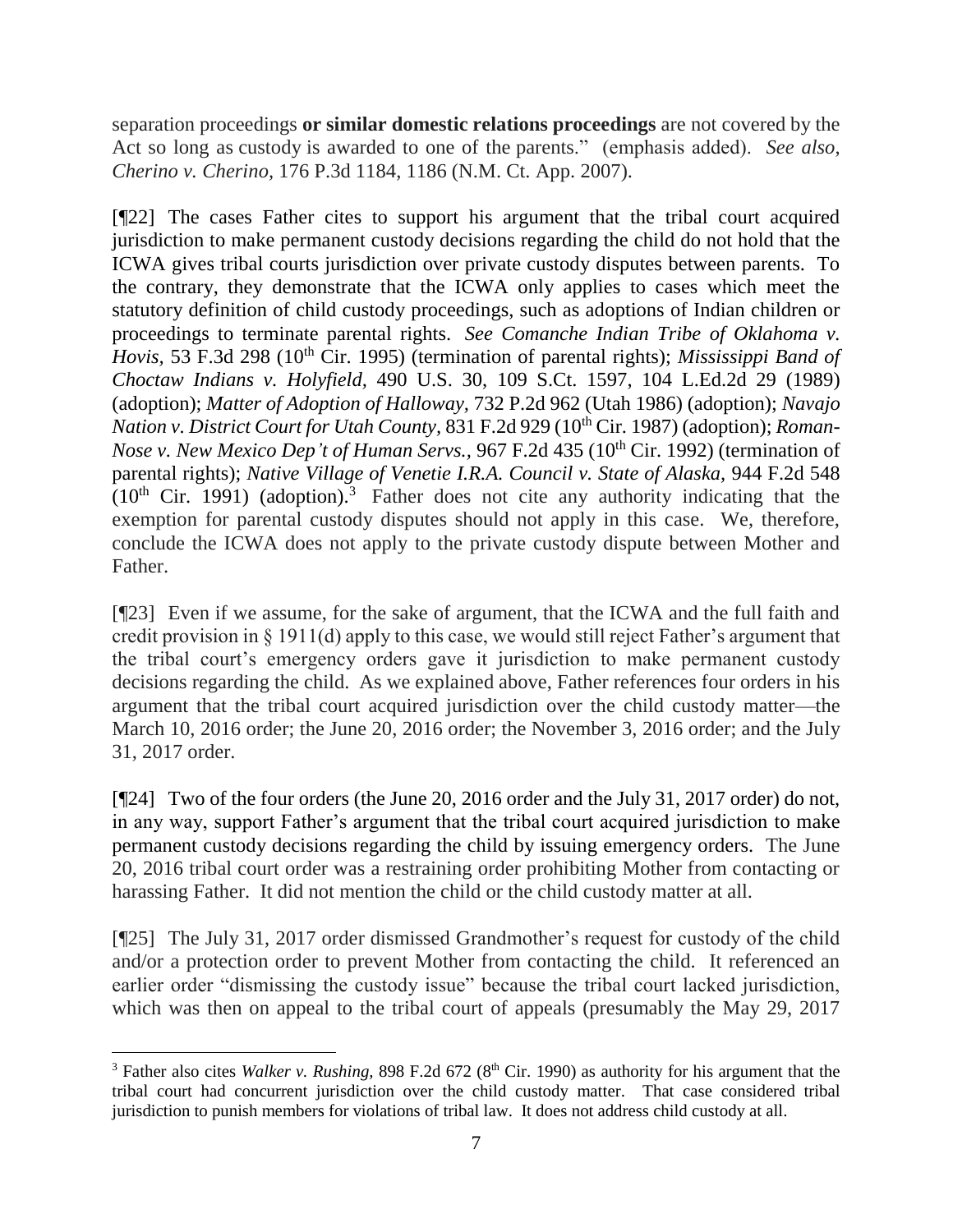order). The tribal court said that "insofar as the Petition seeks custody, this Court lacks jurisdiction to hear such matters until the Court of Appeals rules on the Appeal already filed[.]" Given the July 31, 2017 order expressly denied Grandmother's request for custody, it does not support Father's argument that the tribal court acquired jurisdiction over the child custody matter.

[¶26] In the other two orders (the March 10, 2016 and the November 3, 2016 orders), the tribal court asserted temporary emergency jurisdiction over the child pursuant to the PKPA, 28 U.S.C. § 1738A(c)(2)(C). Father claims the Wyoming district court was required to give full faith and credit, under ICWA § 1911(d), to the tribal court's emergency orders and those orders demonstrate the tribal court acquired jurisdiction to make permanent custody decisions.

[¶27] The PKPA, 28 U.S.C. § 1738A, states in relevant part:

**(a)** The appropriate authorities of every State shall enforce according to its terms, and shall not modify . . . any custody determination or visitation determination made consistently with the provisions of this section by a court of another State.

. . . .

**(c)** A child custody or visitation determination made by a court of a State is consistent with the provisions of this section only if--

**(1)** such court has jurisdiction under the law of such State; and

**(2)** one of the following conditions is met: . . .

**(C)** the child is physically present in such State and (i) the child has been abandoned, or (ii) it is necessary in an emergency to protect the child because the child, a sibling, or parent of the child has been subjected to or threatened with mistreatment or abuse[.]

[¶28] According to the tribal court, the "Cheyenne River Sioux Tribal Court of Appeals has ruled that the Cheyenne River Sioux Tribal Courts are 'state courts' for purposes of the [PKPA] and are bound to recognize state court custody orders and are entitled to be recognized as 'state courts' for purposes of recognition and enforcement of its child custody orders." Under the PKPA, the state that initially determines child custody generally retains jurisdiction to modify its custody order. *Marquiss v. Marquiss,* 837 P.2d 25, 37 (Wyo. 1992). We discussed the purposes of the PKPA and its state counterpart, the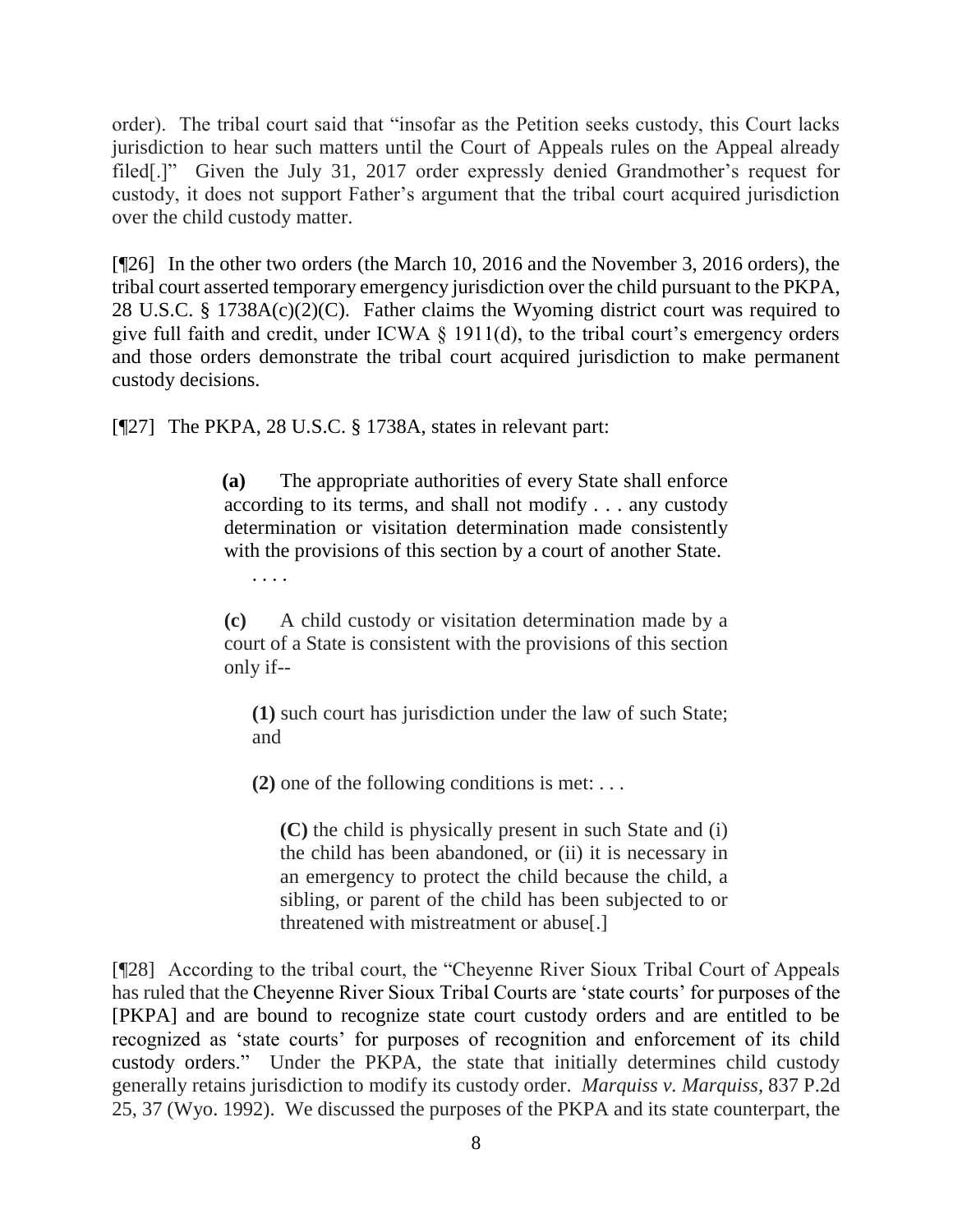Uniform Child Custody Jurisdiction Act (UCCJA) (the predecessor to the UCCJEA), in *State ex rel. Griffin v. Dist. Ct. of Fifth Dist.,* 831 P.2d 233, 237 (Wyo. 1992):

> A fundamental purpose of both the UCCJA and the PKPA is to avoid conflict and promote cooperation. Other underlying purposes include the elimination of forum shopping, to enable courts to act in the best interests of children, and to deter interstate abductions and other unilateral removals of children undertaken for purposes of obtaining custody.

(citations omitted).

[¶29] Although the initial decree state retains continuing jurisdiction to make permanent custody decisions, another state may assert jurisdiction over a child in emergency situations pursuant to  $\S 1738A(c)(2)(C)$ . Emergency jurisdiction under the PKPA is temporary and should continue "only so long as the emergency exists or until a court that has jurisdiction to enter or modify a permanent custody award is apprised of the situation and accepts responsibility to ensure that the child is protected." *Sheila L. v. Ronald P.M.,* 465 S.E.2d 210, 223 (W.Va. 1995) (discussing PKPA). *See also, NMC v. JLW,* 2004 WY 56, ¶ 14, 90 P.3d 93, 97 (Wyo. 2004) (discussing similar temporary emergency jurisdiction under UCCJA).

[¶30] A court's assertion of temporary emergency jurisdiction under the PKPA does not give it authority to modify a permanent custody decision. *Moore v. Richardson,* 964 S.W.2d 377, 383 (Ark. 1998). In *Sheila L.,* 465 S.E.2d at 222, the West Virginia court explained:

> To hold [that emergency jurisdiction under the PKPA gave the court authority to make a permanent custody order] would be a license for every unscrupulous would-be custodial parent in the country to take his or her children and make false allegations of emergency situations in states where favorable custody decisions may result. *See [Ex parte J.R.W. \(Re: S.C. v.](http://www.westlaw.com/Link/Document/FullText?findType=Y&serNum=1994066985&pubNum=735&originatingDoc=Icc043d87038311da83e7e9deff98dc6f&refType=RP&fi=co_pp_sp_735_81&originationContext=document&vr=3.0&rs=cblt1.0&transitionType=DocumentItem&contextData=(sc.UserEnteredCitation)#co_pp_sp_735_81)  J.R.W.),* [667 So.2d 74, 81 \(Ala.1994\),](http://www.westlaw.com/Link/Document/FullText?findType=Y&serNum=1994066985&pubNum=735&originatingDoc=Icc043d87038311da83e7e9deff98dc6f&refType=RP&fi=co_pp_sp_735_81&originationContext=document&vr=3.0&rs=cblt1.0&transitionType=DocumentItem&contextData=(sc.UserEnteredCitation)#co_pp_sp_735_81) *as modified; rev'd on other grounds,* [667 So.2d 88 \(Ala.1995\)](http://www.westlaw.com/Link/Document/FullText?findType=Y&serNum=1995148861&pubNum=735&originatingDoc=Icc043d87038311da83e7e9deff98dc6f&refType=RP&originationContext=document&vr=3.0&rs=cblt1.0&transitionType=DocumentItem&contextData=(sc.UserEnteredCitation)) ("[a]llowing a state court to modify 'permanently' a prior custody determination of another court solely on the basis of the 'emergency' provision of  $\S 1738A(c)(2)(C)$  would thwart the very purposes for which the PKPA was enacted"[).]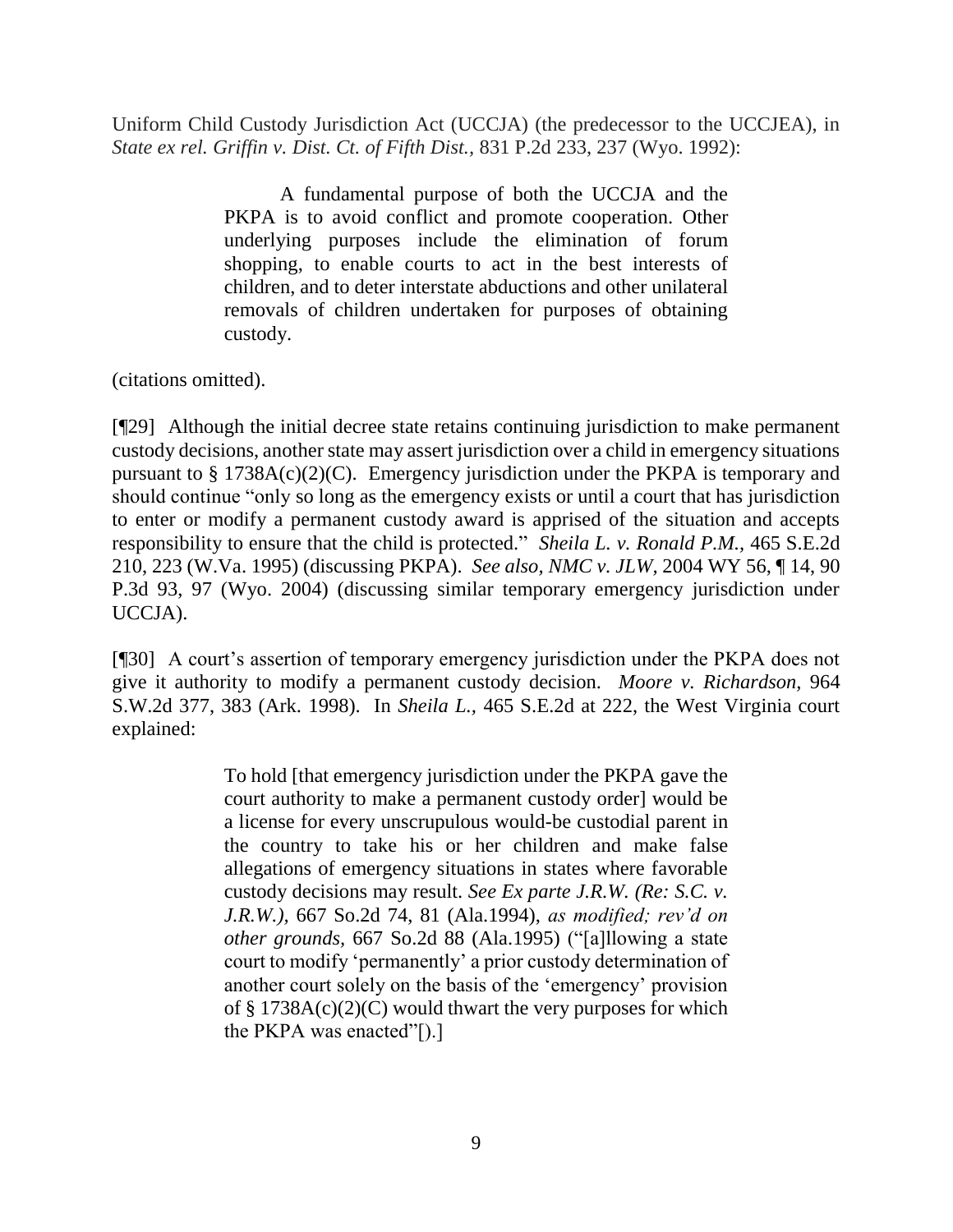*See also*, *SC v. Dep't of Family Servs. (In re NC and AM),* 2013 WY 2, ¶ 43, 294 P.3d 866, 876 (Wyo. 2013) (holding that similar emergency jurisdiction provision of the UCCJEA did not "include the authority to make permanent custody determinations").

[¶31] The tribal court appropriately recognized the limitations on its authority under the PKPA. In the March 10, 2016 order, the tribal court stated that the Wyoming district court retained primary jurisdiction over the custody matter. The tribal court's May 29, 2017 order, which bore the same case number as the November 3, 2016 temporary order, confirmed that the tribal court was bound to recognize the Wyoming custody order. The tribal court also stated that the PKPA prohibited it from modifying the permanent custody order unless the Wyoming court lost or relinquished jurisdiction. Therefore, the tribal court's assertion of emergency jurisdiction in its March 10, 2016 and November 3, 2016 orders did not affect the February 2015 Wyoming custody order or the Wyoming district court's continuing jurisdiction to make permanent custody determinations.

[¶32] In a final argument based upon the ICWA, Father claims that the tribal court acquired jurisdiction over the custody matter because the child is a ward of the tribal court. His argument is based upon the part of  $\S$  1911(a) that states: "Where an Indian child is a ward of a tribal court, the Indian tribe shall retain exclusive jurisdiction, notwithstanding the residence or domicile of the child." Father's argument that the child is a ward of the tribal court is apparently based upon the emergency orders discussed above and a November 29, 2017 notice from the Tribal Chairman stating that he was placing the child under permanent protection of the tribe, as a ward of the tribe, in the care of Grandmother. Father incorrectly suggests that the Tribal Chairman's notice is an order from the tribal court.

[¶33] Father does not direct us to any tribal court order making the child its ward. He also does not address the ramifications of the Tribal Chairman, rather than the tribal court, declaring the child a ward. We generally refuse to consider arguments not supported by cogent argument or citation to pertinent authority. *Whitham v. Feller,* 2018 WY 43, ¶ 25, 415 P.3d 1264, 1270 (Wyo. 2018); *Hodson v. Sturgeon,* 2017 WY 150, ¶ 6, 406 P.3d 1264, 1265 (Wyo. 2017). Furthermore, the Tribal Chairman deferred to the tribal court when he directed all tribal departments and agencies to protect the sanctity of the Lakota family "until this issue is resolved in Tribal court." Thus, even if the ICWA applied in this case (which it does not), Father has not demonstrated that the tribal court made the child a ward so as to affect the Wyoming district court's continuing jurisdiction to determine the child's permanent custody.

[¶34] The district court properly concluded that it retained exclusive continuing jurisdiction to make permanent custody determinations regarding the child. It did not err by striking (or denying) Father's motion to establish tribal court jurisdiction over the custody matter.